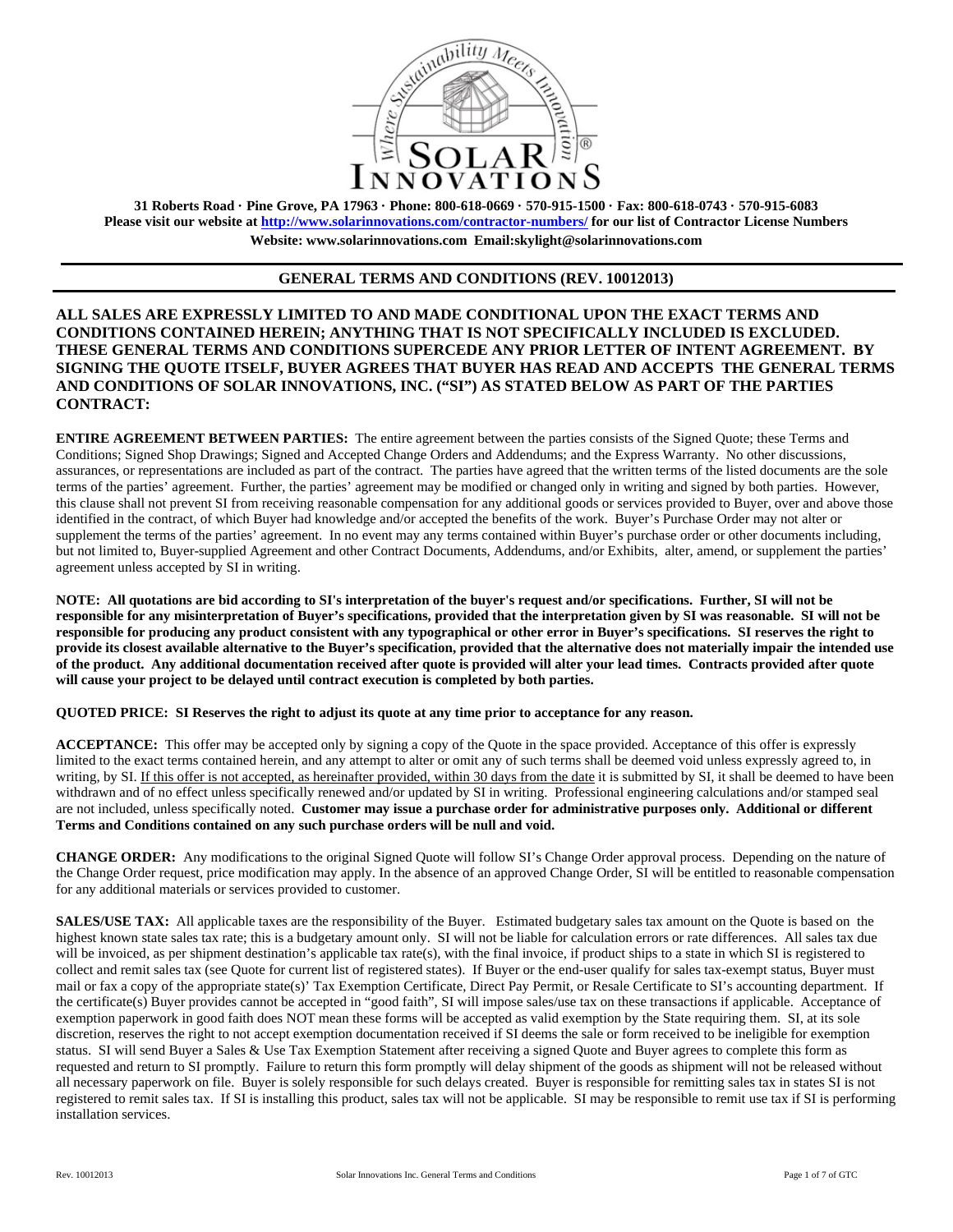**OTHER TAXES:** Prices on the goods are exclusive of all Federal, State, Municipal, Sales, Use, or any other type of tax, including, without limitation, taxes on manufacture, sales, receipts, gross income, occupation, use and similar taxes, unless otherwise stated. Any other type of tax not specifically included in Quote that may arise or is assessed as a result of this purchase will be the responsibility of the Buyer. Buyer agrees to assume responsibility for any applicable tax, unless agreed to by SI in writing prior to Quote Acceptance.

**STANDARD TERMS:** Any orders less than \$5,000.00 must be paid in full at the time the order is placed. Orders totaling between \$5,000.00 and \$10,000.00 and ALL orders shipping outside of the United States must be paid in full prior to shipment (50% deposit due with signed quote/50% paid two weeks prior to shipment). Projects that are greater than \$10,000.00 follow standard terms of 50% deposit due with signed quote; 40% paid 2 weeks prior to shipment; 10% paid with a certified check or wire transfer at time of shipment, subject to credit approval. Deposit payment is due within one week of receipt of signed quote. Any delay in deposit payment may delay the release of your project to drafting. Drafting lead times will increase at least one day for each day in delay until payment is received based on drafting resource availability. SI may release the project into drafting and/or production at its sole discretion. SI's decision to do this will in no way affect the Buyer's responsibility with regard to cancellation fees. Custom payment terms can be requested on a per project basis and granted with credit approval and written confirmation from SI. Any payments made prior to shipment will require verification of funds if not paid by certified check or wire transfer before material will be released for shipment. SI may require a personal guarantee. At any time at the sole discretion of SI, SI retains the right to amend these payment terms.

**JOINT CHECK AGREEMENT:** SI will require, for all new Buyer's purchasing product for resale with no credit history with SI, a Joint Check Agreement to be completed by Buyer and Buyer's buyer. SI reserves the right to require a Joint Check Agreement to be completed by ANY Buyer and Buyer's buyer, regardless of history with SI.

**LICENSES/FEES/PERMITS/INSPECTIONS:** Any and all applicable licenses, fees, and/or permits required for the Project are the sole responsibility of the Buyer. Where applicable, Buyer shall secure and pay for all permits, fees, licenses, and inspections by all government agencies necessary for proper execution and completion of SI's work. Buyer shall be liable to SI for all costs incurred by SI as a result of the Buyer's failure to secure and pay for any permits, fees, licenses, and inspections necessary for proper execution and completion of SI's work. **Buyer is required to obtain approval/acceptance from Local Code Officials with regard to product manufacturing, specification, and performance prior to quote acceptance. To the fullest extent of applicable law, SI does not accept liability for product non-conformance to local building code regulations.** 

**CONTACT INFORMATION:** The name, address, and phone number of the project owner and all pertinent points of contact (Architect, General Contractor, etc.) will be required on the Job Specific Information Form to be submitted with Buyer-Signed Quote. Buyer hereby warrants and certifies that the information being provided is correct, especially the accurate jobsite address and owner identification. Buyer will be responsible to pay any damages, losses, costs, or expenses incurred by SI resulting from Buyers' failure to provide correct information, including any inability of SI to effectively assert a lien against the correct property.

**DRAWING APPROVAL:** By approving Shop Drawings, the Buyer and/or its agents are accepting full responsibility for dimensions, details, and criteria listed. Please note that Signed/Approved Shop Drawings will dictate fabrication. SI recommends consulting with an industry professional prior to approving Shop Drawings, as SI will not be held liable or responsible for any alleged inaccurate dimensions or specifications approved by the buyer through the initial submission of specifications or as approved on the Signed Shop Drawings or any resulting delays. In signing this Quote, Buyer understands and accepts the Quote and its components, including, but not limited to, and where applicable, glass tint, glass clarity, and color selection.

**Buyer assumes all liability for contents of final Shop Drawings that Buyer has approved in writing. Any alterations to projects which require engineering re-evaluation or revised drawings will be charged to the customer at \$75.00 per hour standard. Buyer is required to sign a change order accepting the additional time and applicable costs before any revision work will begin. Lead times will increase at least one day for each day in delay until Change Order has been accepted. Additionally, lead times may be extended based on the nature of the change order and business conditions at time of Change Order acceptance.** 

**BUYER IMPACT**-**ESTIMATED LEAD TIMES:** Project estimated lead times are noted on the Project Schedule provided with the Quote. Note: **Glass sizes exceeding 40 Sq. Ft. may extend lead times due to large glass fabrication lead times.** Prompt receipt of Buyer-Signed Quote, and Buyer approval of Shop Drawings are necessary to maintain established lead times. Any delays by Buyer in these regards will adversely affect noted lead times. All lead times are subject to change based upon material availability or other situations beyond SI's reasonable control. Any delay in payment may also result in a delay in lead time and/or shipment of your project. All monies due must be paid upon receipt of invoice. Verification of funds will be required. In the event that there are any outstanding monies owed to SI for any reason, SI reserves the right to hold a shipment on any job until such time as all invoices have been paid in full.

**CONDITIONS/DELAYS:** All orders or contracts, whether or not Fast Track (accelerated lead time option added), are accepted with the understanding that they are subject to SI's ability to obtain the necessary raw materials, and all orders or contracts as well as shipments applicable thereto are subject to SI's current manufacturing schedules and government regulations, orders, directives, and restrictions that may be in effect from time to time. SI will not be liable for any delay in the performance of orders or contracts, in the delivery or shipment of goods, or for any damages suffered by Buyer by reason of such delay, when such delay is, directly or indirectly, caused by, or in any manner arises from fires, floods, accidents, civil unrest, acts of God, war, terrorism, government interference or embargoes, strikes, labor difficulties, shortage of labor, fuel, power, materials or supplies, transportation delays, or any other cause or causes (whether or not similar in nature to any of these hereinbefore specified) beyond SI's reasonable control.

**BUYER IMPACT-INCREASED COST RISK:** Buyer's failure to submit Signed, Approved Shop Drawings within 90 days from date of submission by SI, or any other cause that is beyond the control of SI, regardless of timing, may result in the price of goods being increased by an amount equal to any increase in the cost of materials incurred by SI, plus a reasonable mark-up for overhead and profit. Increases in the contract price due to the aforementioned will follow the SI Change Order process. Buyer agrees to sign and approve said Change Orders.

**UNFORESEEN PRICE INCREASES:** Where the price of the material, equipment, energy, or other indirect/direct associated costs (if applicable) increases in excess of 5% during the term of the contract through no fault of SI, the contract sum shall be equitably adjusted by Change Order. A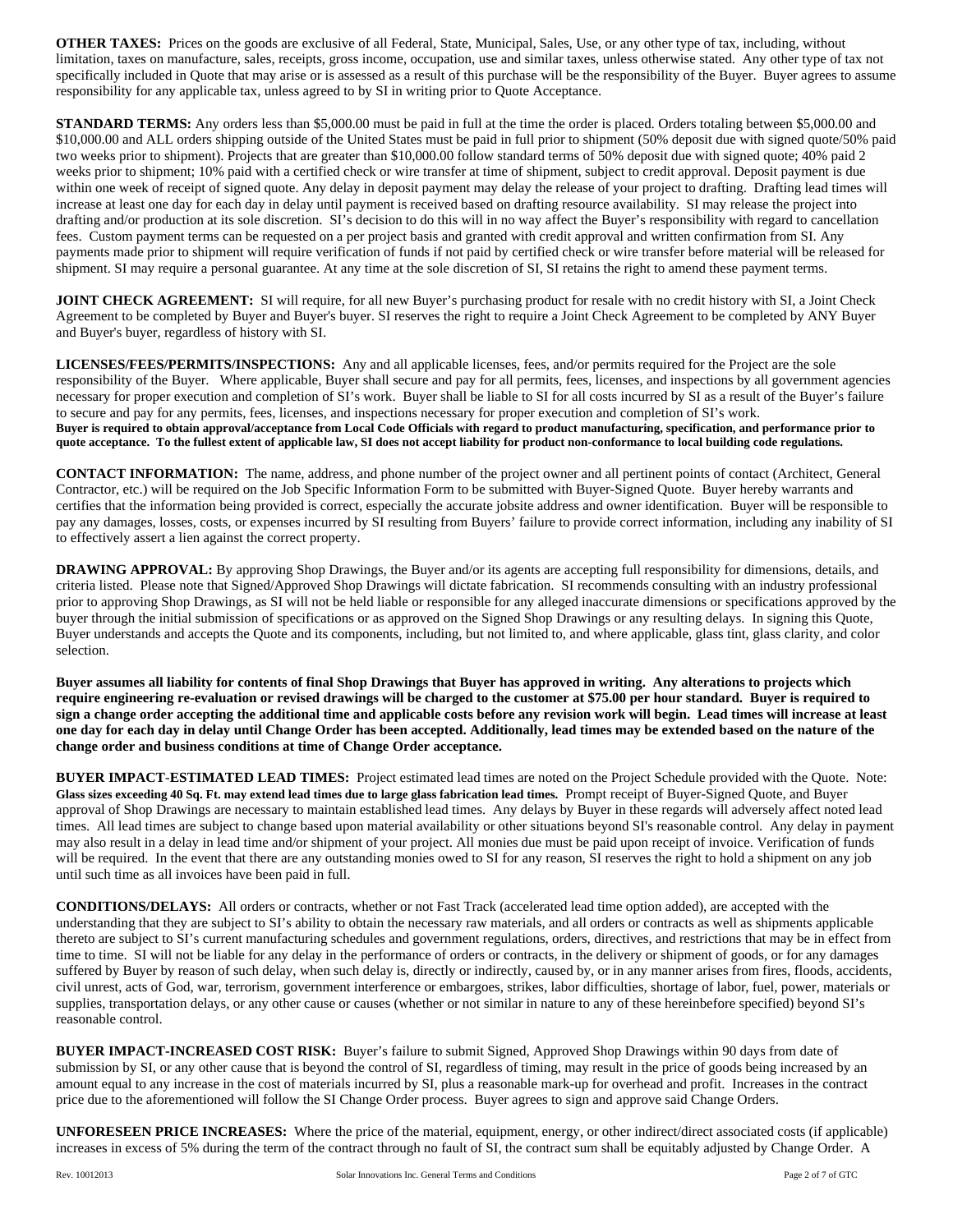significant price increase means a change in price from the date of the contract execution to the date of performance. Buyer agrees to sign and approve said Change Orders.

**SITE PREPARATION:** This paragraph also applies to both SI installed products and shipped products. Buyer is solely responsible to ensure that site is ready and prepped based on the approved shop drawings for either SI's product or installation crew arrival, including but not limited to rough opening dimension, base wall preparation, curb preparation, etc. Should SI be delayed at any time during installation or shipment at the fault of any other party including any other supplier, Buyer will be responsible for any and all additional costs incurred or required due to delay. Solar may determine that delays require SI's installation team or product shipment to leave the job site and return at a later date at SI's sole discretion. Costs incurred plus reasonable mark-up for SI to re-deploy or re-ship will be the sole responsibility of the Buyer. If requested by SI, Buyer will sign and accept a change order accepting these charges even if change order is received after re-deployment or other delays are suffered.

**BUYER INSTALLATION:** Unless otherwise specifically provided, the Buyer has full responsibility for the installation of the goods, and SI shall not be responsible for any damages to the goods or any consequential or incidental damages by reason thereof. Upon request, SI may provide the contact information for independent installers who have experience in installing SI's products; however, SI shall not endorse, or be liable for, any work provided by said individual(s).

Buyer shall indemnify and hold SI harmless from any and all claims or causes of action relating to the installation by others of the product of SI. This duty to indemnify shall apply whether the product of SI was installed through a contractor hired by Buyer or any other party (including any independent installer whose name was provided by SI). Buyer's duty to indemnify SI shall apply to any and all claims or causes of action for bodily injury, property damage, or breach of contract made by any third party that alleges that the damages were caused, in whole or in part, by the manner of installing the product of SI. Buyer must provide independent counsel, at Buyer's expense, to defend SI from all claims in any lawsuit or claim in which it is asserted that the manner of installation of SI's products caused the damages. The duty to provide defense counsel at the expense of Buyer shall apply even if it is also alleged that the product of SI was defective or deficient in any way, provided that the manner of installation is alleged to have been a contributing factor to the loss. Further, Buyer shall have a duty to indemnify SI from any judgment in which Buyer or the installer retained by Buyer or other (including that installer's subcontractors) is determined to have been partially at fault for the loss. The duty to indemnify shall apply even if it is ultimately determined that the product of SI was deficient or defective, provided that the manner of installation is determined to have been a contributing factor to the loss. The parties agree that Buyer's duty to provide a defense and indemnify SI shall be to the fullest extent permitted under applicable law.

**SI INSTALLATION:** Installation services may be offered to Buyer at the sole discretion of SI. Buyer may request that SI install the product. SI reserves the right to decline any such request. If SI does perform the installation, Buyer agrees to accept the installation add-on as stated on the Quote. Costs are subject to final inspection of the job site conditions. SI quote does not include field measurements unless approved by SI in writing. If the product is installed above ground floor, a freight elevator of sufficient size, crane, hoist, or other type of acceptable equipment as to allow movement of materials without restriction must be available. If that is not available, there will be an additional charge for a different means of transportation and unloading. Installation may be noted as "plus expenses" which includes but is not limited to the following: lodging, food, tolls, parking, and unforeseen installation and construction costs. The above amount is calculated per job due to fluctuations in costs and conditions throughout our installation area. Demolition and removal of debris including removal by dumpster is not included in installation costs; should SI be forced to provide said dumpter or haul away debris, an additional charge will be required. All staging and scaffolding is not included in installation and must be provided by Buyer to SI, where applicable. Installation cost may be adjusted based on site conditions, Prevailing and Union Labor, or Demolition requirements where applicable. All working supervisor additions are accrued at a minimum charge of \$1,600.00 per 8-hour day per person plus expenses with an additional minimum charge of \$250.00 per hour per person beyond an 8-hour day unless otherwise agreed to by SI in writing. SI will not be held responsible for any damage to the premises or anything on or around the premises during the installation process or anytime before or thereafter, except in instances of gross negligence by SI. SI will not be held responsible for items that are lost, stolen, or damaged on the premises, from the premises, or around the premises, except in instances of gross negligence by SI. SI does not provide finishing services and will not be held responsible for finishing services required as a result of installation or any time before or thereafter. Should SI be delayed at any time for any reason during the installation process at the fault of any other party, Buyer will be responsible for any and all additional costs incurred or required due to delay. Costs incurred plus reasonable mark-up for SI to re-deploy will be at the sole responsibility of the Buyer. If requested by SI, Buyer will sign and accept a change order accepting these charges even if change order is received after re-deployment or other delays are suffered.

SI assumes all shipments are to ground level only. Refer to Terms of Shipment section for further shipment information.

**INSTALLATION SCHEDULING:** Installation scheduling is based upon the availability of Installation crews at the time of shipment and at the sole discretion of SI. SI shall not be held responsible for delays due to events beyond SI's control including, but not limited to, acts of God, adverse weather conditions, supply shortages, supplier negligence, or Buyer/Contractor/Owner/Architect delays. Buyer/Contractor/Owner/Architect delays may result in additional fees being assessed. If requested by SI, Buyer will sign and accept a change order accepting these charges even if change order is received after re-deployment or other delays are suffered.

**INSTALLATION PAYMENT TERMS:** 50% due upon arrival of crew/start of installation, 50% due upon substantial completion prior to SI's departure unless otherwise outlined on project payment terms.

**JOB MEETINGS:** Attendance at progress or coordination meetings shall only be required during actual onsite activity. Any other meetings shall be by telecommunication participation, unless agreed to in writing and Buyer agrees to time and expenses billing for meeting attendance.

**CLEANING:** SI does not include any cleaning of glazing or surfaces prior to final inspection or substantial completion inspection. An industry expert in the cleaning of glazing and other materials should be consulted to ensure construction debris or dirt does not damage the glass or surface finish.

**PUNCHLIST ITEMS: Punchlist items must be documented in writing and signed off on by Buyer or Buyer's Authorized Representative prior to SI's departure from the site for SI to accept punchlist items. Buyer or Buyer's Authorized Representative MUST be available, at the time specified by SI's install crew, to conduct a walk through. Absence from the site at that time will be considered acceptance of the job**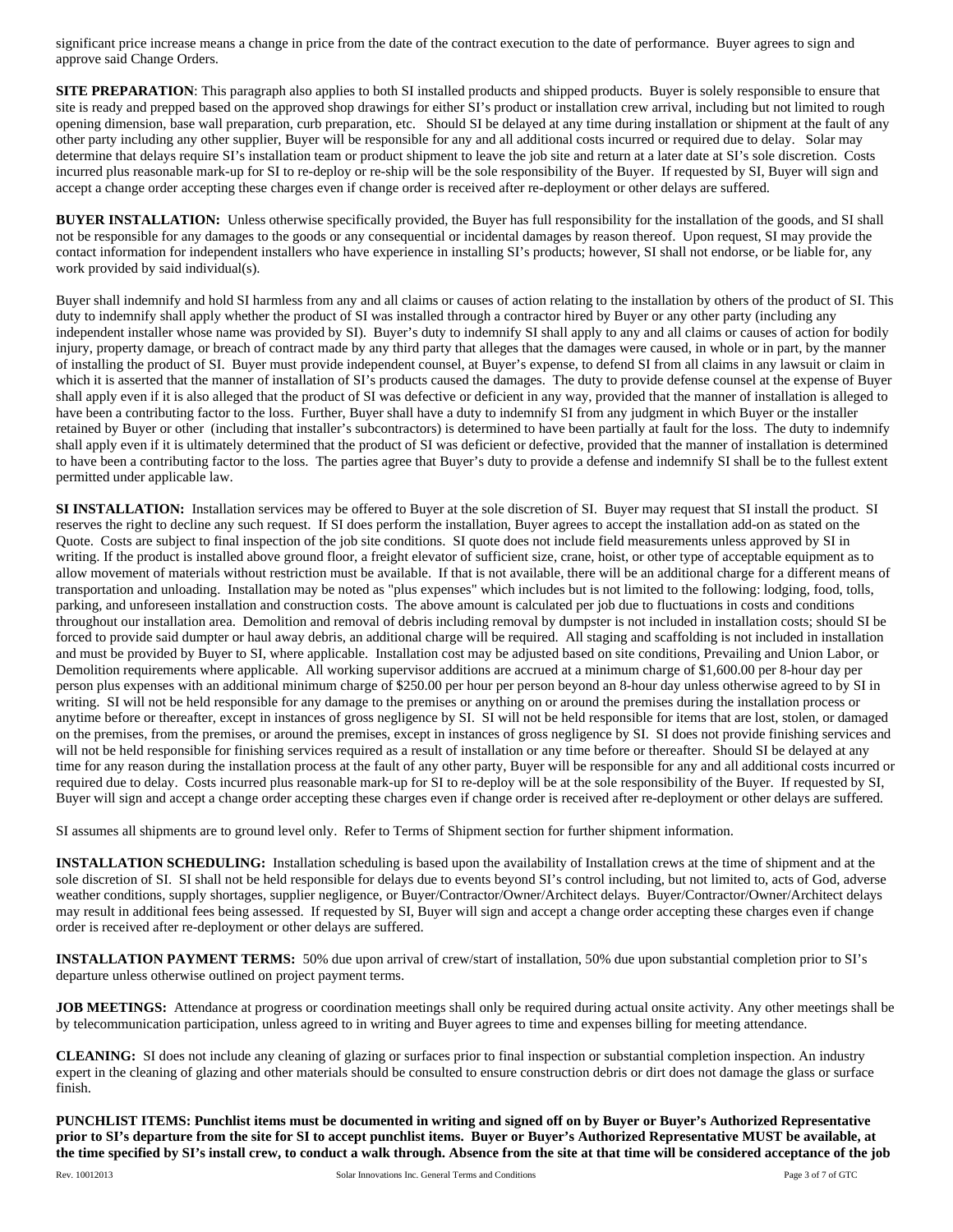**as complete and free from punchlist items as documented by SI. Unless agreed otherwise in writing by SI, punchlist items will not be completed until payment is made in full for the original project, or a reasonable dollar value, determined in writing at the sole discretion of SI, is assigned to outstanding punchlist items.** 

**SERVICE WORK: If Buyer requests work to be completed on-site in relation to this order or any subsequent orders in relation to this project, and it is found by SI that the work completed by SI was to correct errors, damage, inadequate installation, etc. by any other party, Buyer will pay SI for the reasonable cost of the service work and related expenses. Payment shall include the value of all parts provided, as well as to reimburse SI for related expenses and labor at its prevailing rates per man hour. (Presently \$75-150 per man hour, depending upon SI installation staff on site.) SI will maintain lien rights and the right to void warranty for lack of payment.** 

**ENERGY AUDIT SERVICES (ONLY applies when explicitly quoted):** As a PPL approved contractor, Energy Audit and Energy Efficiency services may be offered to Buyer at the sole discretion of SI. SI reserves the right to decline any such request. If SI does perform the service; Buyer agrees to accept that certain facets of the Energy Audit services as well as the Energy Efficiency services require an SI representative to be on the premises, and therefore, installation terms apply. Costs are subject to final inspection of the job site conditions. SI will not be held responsible for any damage to the premises or anything on or around the premises during the installation process or anytime before or thereafter, except in instances of gross negligence by SI. SI will not be held responsible for items that are lost, stolen, or damaged on the premises, from the premises, or around the premises, except in instances of gross negligence by SI. SI does not provide finishing services and will not be held responsible for finishing services required as a result of Energy Audit and Energy Efficiency services or any time before or thereafter.

**CANCELLATION:** An order once placed and accepted by SI can be canceled, in writing and only with SI written consent. SI is entitled to recover the contract price; less only the costs saved by not being required to fully perform. In that event, payment to SI shall include but is not limited to, all costs and expenses incurred in SI's performance, as well as reasonable compensation for overhead and profit.

**CHARGEBACKS:** Buyer is not permitted to make chargebacks, deductions, or offsets against payments due under the terms of the parties' contract. Credits against payments shall be permitted only if agreed to in writing, by SI. Buyer will be responsible for all costs incurred by SI in contesting any chargeback or deduction against the amount due, including the labor costs incurred by SI for its employees in addressing or contesting the chargeback. Any unauthorized chargeback claims will result in the voiding of applicable warranties where allowed by law. Any credit card chargebacks by Buyer are costly to process and may subject the person making the chargeback to criminal and civil liability. Any credit card chargebacks will result in permanent cancellation of credit card purchasing privileges and the voiding of applicable warranties.

**TERMS OF SHIPMENT:** Terms of shipment are FOB SI dock (Pine Grove, PA), and thereafter, the shipment of the goods shall be at Buyer's risk, except in instances of delivery made by SI's own fleet. In cases of SI's own fleet delivery, SI's delivery vehicle will be deemed the carrier. All claims and allowances for damage to the goods incurred in transit must be filed against and presented to the carrier by the Buyer. Photos of the damage must accompany the claim. When shipment is deferred at the Buyer's request for more than fifteen (15) days from the date the goods are completed, this Sales Order will be subject to invoicing in full, payment in full, and storage fees commencing with said 15th day. Storage fees will be assessed at 2% of total contract price or \$100 per month, whichever is greater.

**SI STANDARD SHIPMENT:** Quoted shipping cost is for a regular size Common Cparrier Closed Trailer with crates being hand unloaded or removed with a forklift by the Buyer. SI will make every reasonable attempt to coordinate alternate arrangements between the Buyer and the Common Carrier; however, alternate arrangements are subject to availability and logistics at the time of shipment and are not available in all areas. Additionally, SI will select the common carrier that is best suited for SI's needs at the time of shipment. Buyer is solely responsible for increases in shipping costs if options outside of SI's standard shipment method are requested. Shipping cost may increase at the time of shipment. Buyer agrees to pay all associated shipping cost increases. If Buyer's request(s) includes and/or requires special crating, Buyer agrees to pay for increased costs, plus reasonable mark-up and overhead to cover the increase in time and materials required for specialized crates. f requested by SI, Buyer will sign and accept a change order accepting these charges even if change order is received after re-deployment or other delays are suffered. SI will invoice Buyer accordingly. **Shipping cost included on Quote are the estimated shipping costs plus mark-up. Shipping costs may increase at the time of shipment due to actual project size, weight, carrier rates, and availability. It is Buyer's responsibility to pay all associated shipping costs and mark-ups proportionate to the original estimated shipping costs on the quote. Buyer is responsible for increases in shipping costs and agrees to pay for said increase in charges if applicable, SI will invoice accordingly.**

**TRANSPORTATION CHARGES AND DAMAGED SHIPMENTS:** All costs of freight, transportation, or mailing, and all demurrage charges shall be paid by Buyer, unless SI has agreed in writing to make shipments on a prepaid basis. Buyer shall also pay for all increased freight rates, whether prepayment for freight rates has been made or not. Buyer shall not reject damaged shipments, but shall accept same and preserve its remedies against the appropriate party.

**SHIPMENT SURCHARGE:** Items shipped under this Agreement may be subject to a carrier specified shipment surcharge. The surcharge is updated on a routine basis and rises or falls in line with movements in fuel prices/carrier costs. SI may amend the shipment surcharge at any time immediately upon Notice to the Buyer. Buyer is responsible for increases in carrier specified shipment surcharges and agrees to pay for said increase in charges if applicable, SI will invoice accordingly.

**BUYER'S INSPECTION OF GOODS:** Not withstanding anything in these terms and conditions to the contrary, Buyer shall inspect the goods ordered upon receipt of same, and if the goods do not conform to the contract between Buyer and SI or are defective, Buyer shall notify SI in writing of such nonconformity or defect (and with accompanying pictures of defect or nonconformity) within five (5) business days and afford SI a reasonable opportunity to inspect the goods. Buyer shall not return any goods without the prior written consent of SI. If, in SI's opinion, the goods are defective or do not conform to the contract between Buyer and SI, SI shall furnish instructions for their disposition. Every claim on account of defective or nonconforming goods or due to any other cause shall be deemed waived by Buyer, unless made to SI in writing within five (5) business days of Buyer's receipt of the goods, to which such claim relates. Failure to give such notice shall be deemed acceptance of the goods by the Buyer.

**BUYER'S REMEDY:** Buyer's sole and exclusive remedy on account or in respect of nonconforming or defective goods shall be replacement or repair of such goods by SI at the original point of shipment. SI shall in no event be liable for the cost of any labor expended by others on any

.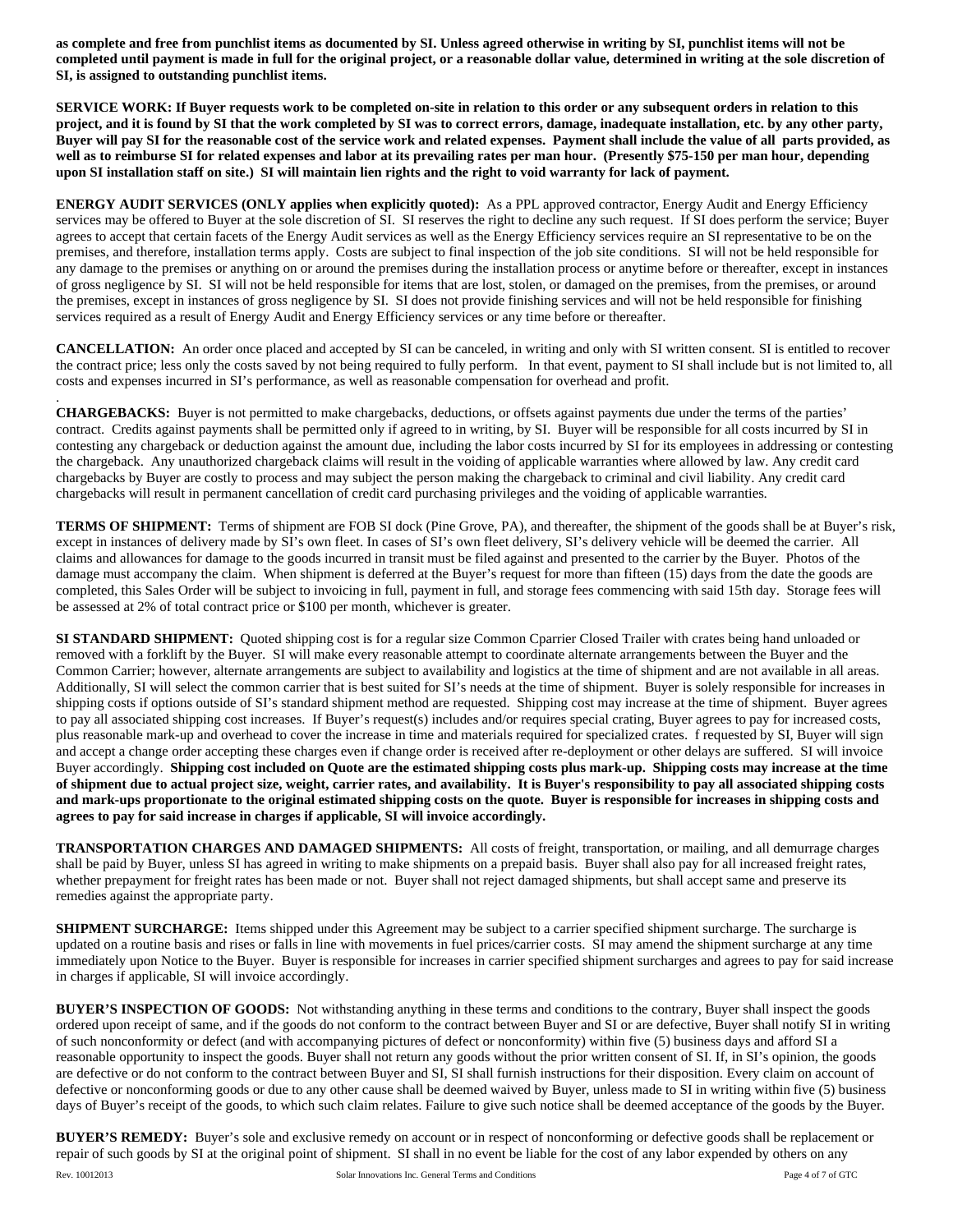nonconforming or defective goods or for any special, direct, indirect, incidental, or consequential damages to anyone by reason of the fact that such goods are defective or nonconforming. SI SHALL NOT BE LIABLE FOR ANY OTHER COSTS, EXPENSES, CLAIMS, OR DAMAGES OF ANY KIND HOWSOEVER CAUSED, WHETHER FORESEEABLE OR NOT, INCLUDING (WITHOUT LIMITATION) ANY DIRECT, INDIRECT, CONSEQUENTIAL, INCIDENTAL, OR SPECIAL DAMAGES. The Buyer, by acceptance of the Quote, expressly waives any right to all such costs, expenses, claims, and damages. Liability is limited to the cost of the defective part, but never more than the original contract price.

**BUYER REQUEST FOR ADDITIONAL MATERIALS/SERVICES:** SI will not grant any allowance or honor any back charge request for any alterations to the goods made by the Buyer or at the Buyer's direction, or back charges for any other reason by the Buyer. SI will accept no responsibility financially or legally for such actions. Custom jobs require numerous custom parts, and SI will be held harmless by the Buyer from any shortages, as long as it exercises due diligence in reducing such shortages. These types of requests shall follow SI's Service Proposal process. Any or all additional material needed to complete a job will be shipped standard ground.

**DEFAULT OF PAYMENT:** Final and full payment must be made within the specified timeframe of the contract terms and conditions. Buyer will be responsible for a finance charge of 1.50% per month on all past due amounts. The minimum monthly finance charge will be \$10.00 per month. Buyer will be responsible for all reasonable attorney fees and other costs incurred in collecting any and all past due balances. Attorney's fees of 35% of the outstanding balance or \$200.00 per hour shall be conclusively presumed accepted, but shall not preclude SI from recovery of higher amounts, if reasonable.

## **FAILURE TO PAY IN ACCORDANCE WITH SI TERMS AND CONDITIONS WILL VOID APPLICABLE WARRANTIES WHERE ALLOWED BY LAW.**

**MECHANICS LIEN PROCESS:** It is standard operating procedure to send a Notice of Intent to File a Lien for ALL projects, in an effort to ensure SI is protected in case of lack of payment. SI reserves the right to file liens per the guidelines and timelines of the applicable state without reservation to protect SI's interests. In the event that SI asserts a mechanics lien against the owner of the property, Buyer will be responsible for all reasonable counsel fees, costs, interest, and charges incurred in pursuing the mechanics lien, even if those items are not recoverable against the owner.

**MECHANICS LIEN WAIVER:** Upon written request, SI will provide Buyer with a SI Conditional Lien Waiver if payment has not been received and/or a SI Unconditional Lien Waiver if payment has been received and funds verified. Execution of Buyer supplied lien waivers are at the sole discretion of SI and these forms must be supplied to SI with Signed Quote for review and possible conditional approval based upon information given at time of Signed Quote. Endorsement of a Buyer supplied lien waiver is at the sole discretion of SI. Buyer agrees that payment will not be withheld if the aforementioned Buyer lien waivers are not endorsed by SI.

**INSUFFICIENT FUNDS FEE:** Buyer will be charged a \$50.00 fee for any checks returned for insufficient funds.

**INSPECTION:** Buyer may request to inspect or provide for inspection of the goods ordered at SI's manufacturing site. Such inspection shall be so conducted, as not to interfere unreasonably with SI's operations by a written request with a minimum notice of a 1 (one) week.

**OPERABLE PRODUCTS:** SI shall not be liable for damage to Buyer's structure or items contained therein due to buyer misuse of product or failure to close product openings during inclement weather**.** Operable sloped and vertical vent products should not be operated when there is excessive snow, ice, or any other non-natural weight on the product. Operable sloped and vertical vent products must remain free of debris for proper operation. Operable sloped and vertical vent products should not be operated when the wind is blowing in excess of 50 mph, based on an exposure rating of B. Failure to comply with these limitations will void the warranty on the operable sloped and vertical vent products or any component thereof.

**PERMISSIBLE VARIATIONS, STANDARDS, AND TOLERANCES:** Except in the particulars specified by Buyer and expressly agreed to in writing by SI, all goods to be manufactured by SI shall be produced in accordance with SI's standard practices. All goods, including goods produced to meet exact specifications, shall be subject to tolerances and variations consistent with usages of the trade and regular factory practices concerning dimension, weight, finish, straightness, section, composition, and mechanical properties, normal variations in surface, internal conditions, quality, deviations from tolerances, and variations consistent with practical testing and inspection methods. All field testing to be coordinated and supplied by other, and is not included in the quote.

**GLAZING:** Variations in glazing tints occur in colors, coatings, and innerlayers and may vary by batch. Industry standards govern the acceptance of these variations. Monolithic glazing may cause condensation to occur on glass surface. SI recommends using insulated glass to minimize condensation caused by temperature differentials. Condensation may still occur in high moisture environments, such as pool enclosures or greenhouses.

## **SURFACE FINISHES:**

Paint: Variations in painted finish may occur due to conditions beyond SI's control, including differences in paint batches and metal thicknesses, per AAMA standards.

**Metal Clad:** Stainless steel/Copper cladding requires a splice for lengths over 120". Splice area to be determined, by SI at time of Shop Drawings for customer approval. Grain orientation must also be approved by customer. Orientations resulting in additional labor or material will result in additional charges to customer. Copper will patina at different rates based on exterior conditions.

Wood Veneer: Wood Veneering requires a splice for lengths over 120". Veneer must be protected from weather and finished with appropriate stain or paint immediately upon installation, failure to do so may void warranty. Variations in grain and color tint may occur as wood is a natural product. **Anodize**: Anodized finishes are compliant with AAMA 611-12 Class I (Exterior Grade). Anodized finishes may vary in color tone within the industry standard ranges in relationship to batch processing and extrusion thicknesses. Light colored anodized finishes may show aesthetic color variations throughout the extrusion. Finishes will be the closest match to the industry standard or customer supplied color chip. SI is not responsible for finger prints, oil marks, or other imperfections in the mill aluminum surface.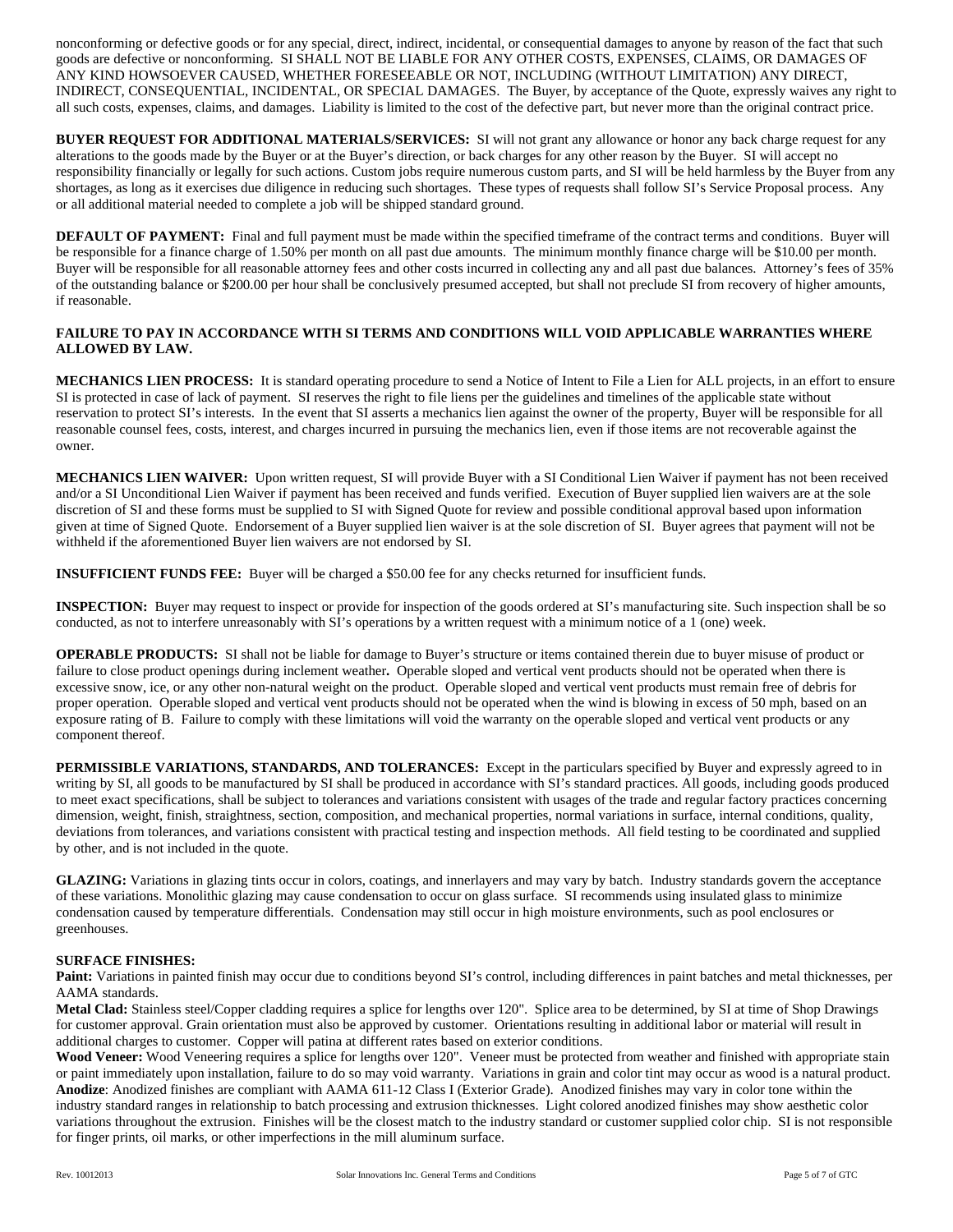**SPECIAL ORDERS:** If any material shall be manufactured and/or sold by SI to meet Buyer's particular specifications or requirements and material is not part of SI's standard line offered by it to the trade generally in the usual course of SI's business, Buyer agrees to defend, protect, and hold harmless SI against all suits at law or in equity and from all damages, claims, and demands arising from any actual or alleged infringement of any United States or foreign patent and/or any copyright, trademark, or other rights of any other party, and to defend any suit or actions which may be brought against SI for any alleged infringement because of the manufacture and/or sale of the material covered thereby. All hardware and accessories supplied or requested by customer that are outside of SI's standard offerings will be at Buyer's risk and SI cannot be held liable for any non conformance issues, non performance issues, or any other claims.

**INSURANCE:** SI carries adequate insurance coverage. These amounts are available for Buyer's review upon request. Any cost adjustment necessary to increase the coverage to meet buyer stipulated insurance requirements (above what SI currently carries) will be the responsibility of the Buyer. Certificates of Insurance are available upon request at the sole discretion of SI.

**TITLE TO DRAWINGS, PLANS, AND SPECIFICATIONS:** SI at all times shall be deemed the sole author of and shall have exclusive ownership of and title to, all drawings, plans, and specifications, and all copyrights thereto, prepared or used in connection with this Quote. The Buyer shall be permitted to use such drawings, plans, and specifications only in connection with this Quote and shall not disclose such drawings, plans, or specifications to any person, firm, or corporation other than Buyer's employees, customers, subcontractors, or government inspectors. The Buyer shall, upon SI's request or upon completion of this Project, promptly return all drawings, plans, and specifications to SI. SI's drawings, plans, and specifications shall not be used by the Buyer or others on other projects, for additions to the same project or for completion of the same project after any material change to the project site or structure or more than twelve (12) months after SI's inspection of the project site. The Buyer shall place an appropriate copyright notice (reflecting SI's copyright ownership described above) on all copies, made by or at the direction of the Buyer, of the drawings, plans, and specifications, and shall not remove any copyright notices placed by SI thereon.

**CONFIDENTIALITY:** By receiving requested information provided by SI, Buyer and anyone acting on Buyer's behalf shall treat this information as confidential. No such information will be disclosed to any 3rd party without the written consent of SI. If any of the unauthorized disclosure occurs, SI reserves the right to take legal action necessary to protect its interests through the Commonwealth of Pennsylvania Court System.

**BUILDING CODES:** SI's structures are designed to meet or exceed most known building code requirements. The Buyer should be aware that different localities have different code requirements pertaining to glazed structures. Notwithstanding the foregoing, interpretation of building code criteria and compliance with it is the sole responsibility of the Buyer or his agent(s). For this reason, SI SHALL NOT BE HELD LIABLE IN ANY RESPECT OR FOR ANY DAMAGES RESULTING FROM NONCOMPLIANCE IN ANY WAY WITH APPLICABLE LOCAL OR NATIONAL BUILDING CODE REQUIREMENTS.

**ENGINEERING AND DESIGN CONSIDERATIONS:** Shop Drawings provided may illustrate various anchoring clips available through SI. Each clip is engineered and designed to withstand a specified maximum allowable load based on the strength of the clip material and fasteners joining the clips to SI's materials. Since underlying bearing materials are unknown to SI, SI may not determine the appropriate anchoring conditions. Consult with a registered architect or engineer to obtain the loading condition requirements under local building codes in order to select the appropriate anchoring fasteners and clips to the existing structure. Where the underlying bearing materials are either unknown or found to be unsuitable by others, SI has available other means of supporting the ridge loads such as a column supported ridge beam. Where a column supported ridge beam is recommended, footers shall be supplied by others. Any increased engineering or material needs will be at the expense of the Buyer,unless otherwise agreed to in writing by SI. Quote is subject to an engineering review by SI before the project is released to drafting. SI reserves the right to withdraw bid or adjust price after Buyer has provided final design requirements including but not limited to seismic and/or hurricane regulations. SI does not recommend glass being provided by buyer or warrant panel sizing if glass is provided by Buyer due to Buyer's variations in glass production standards. It is the Buyer's responsibility to confirm panel sizes when glazing panels and adjusting shims to SI's panel sizing per Shop Drawings.The suitability of a quoted product for the intended use relative to live and dead loading requirements, design, thermal considerations, and conformance to all building codes is not the responsibility of SI. SI can provide preliminary design data only and it should be verified by a qualified professional structural engineer.

**RIGHT OF USE:** SI shall have the right at any time, and from time to time, to photograph, or otherwise create copies, renderings or drawings, of the project and to reproduce such items for any purpose. Any photographs or renderings of projects used for marketing purposes must acknowledge SI as manufacturer in the event that SI deems there to be possible confusion of products. Warranty validation requires the receipt of interior and exterior photographs of the completed project. Buyer approves for publication (by print, electronic, presentation media or other means) any photographs, renderings, digital or print media of project provided by Buyer to SI. Buyer represents and warrants to SI that Buyer has the authority to authorize and license Rights of Use to SI. Buyer accepts all liability for any claims of infringement of said photographs, rendering, or any form of digital or print media. Buyer will defend, indemnify and hold SI harmless from claims of any third party arising out of SI's use of any such materials. All pricing provided assumes full rights will be provided. Additional charges will apply for "non-marketable projects" unless expressly agreed to in writing at time of Quote acceptance.

**CONTROLLING PROVISIONS:** These terms and conditions shall supersede any prior representations or agreements, whether oral or written, with respect to the subject matter of this order, and shall supersede any provisions, terms, and conditions contained in any confirmation order, or other writing Buyer may give or receive, and the rights of the parties shall be governed exclusively by the provisions, terms, and conditions hereof.

**APPLICABLE LAW:** These terms and conditions and all orders placed by Buyer with SI hereunder shall be governed by and construed in accordance with the laws of the Commonwealth of Pennsylvania, notwithstanding any conflict of laws and rules.

**STATUTE OF LIMITATION:** Any suit or action for breach of contract, including a claim for breach of warranty, must be brought within one year of the date on which the cause of action occurred. Unless otherwise provided by applicable law, any such cause of action will accrue upon the date